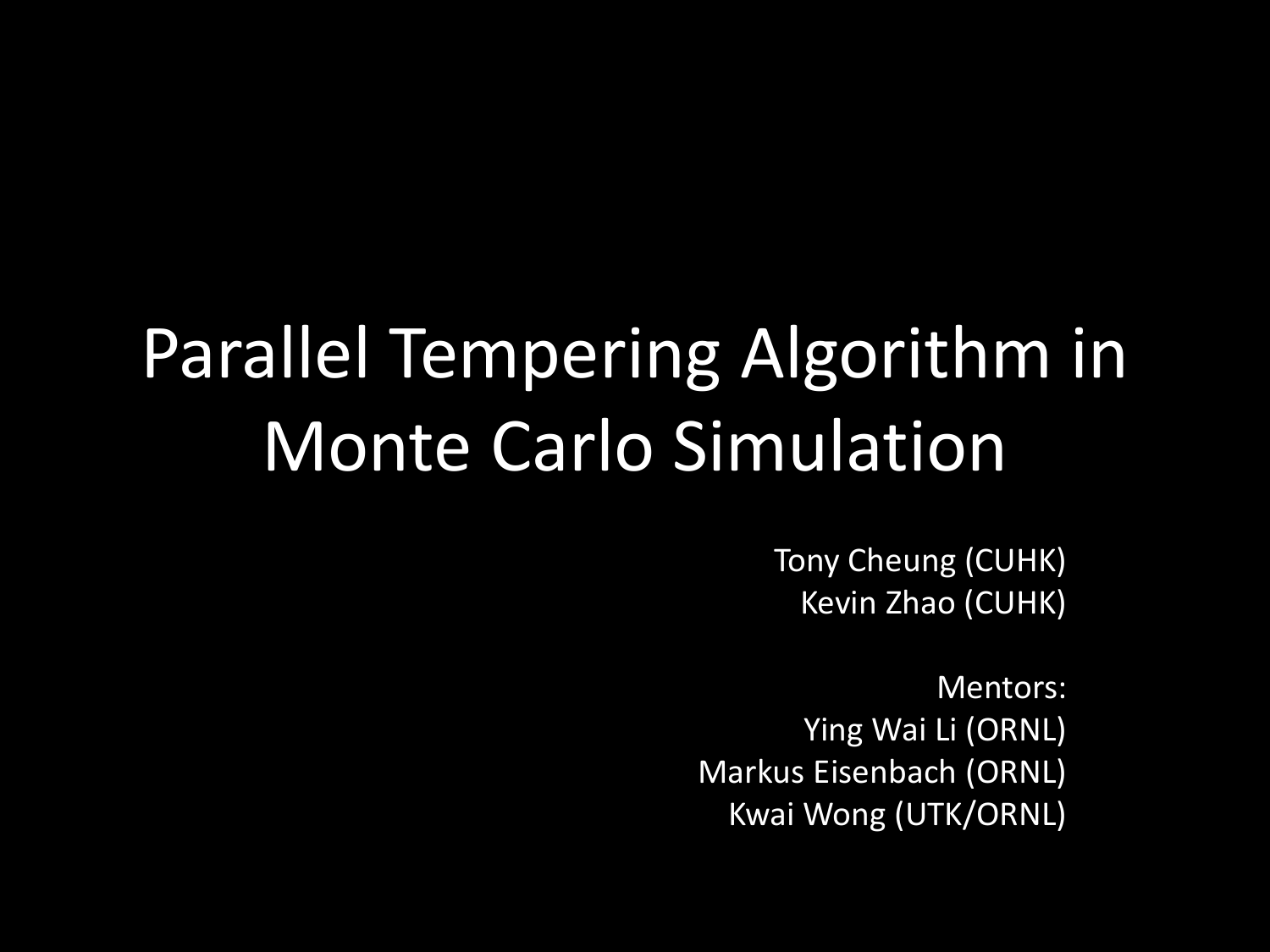### Metropolis Algorithm on Ising Model

- Reason: difficulty of direct sampling
- Objective: compute average physical quantities of interest
- Idea: generate microstates according to Boltzmann distribution (canonical ensemble) after sufficient number of steps
- Boltzmann distribution:  $P(s; T) =$  $\exp(-\beta E_S)$  $\overline{Z}$  $,\beta =$ 1 KT
- Underlying principle: detailed balance



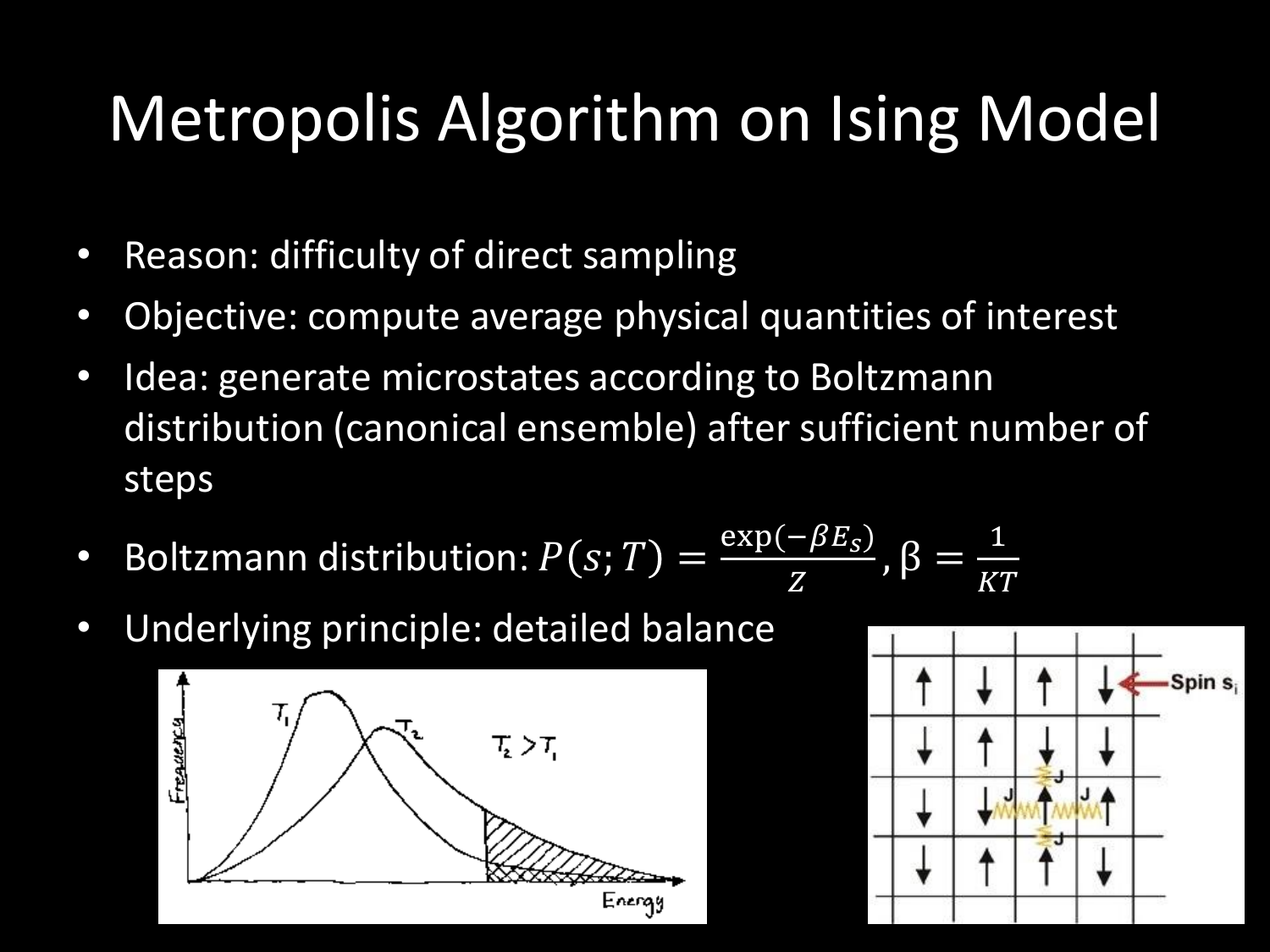## Metropolis Algorithm on Ising Model

- Simulation process
	- 1. Randomly initialize the model
	- 2. Choose a spin at random & make a trial flip
	- 3. Accept the flip with probability

$$
P_{flip} = \min\{1, \exp(-\beta \Delta E)\}, \beta = \frac{1}{KT}
$$

- 4. If the flip is accepted, determine the desired physical quantities
- 5. Repeat steps 2-4 to obtain a sufficient number of microstates
- 6. Calculate the ensemble average of quantities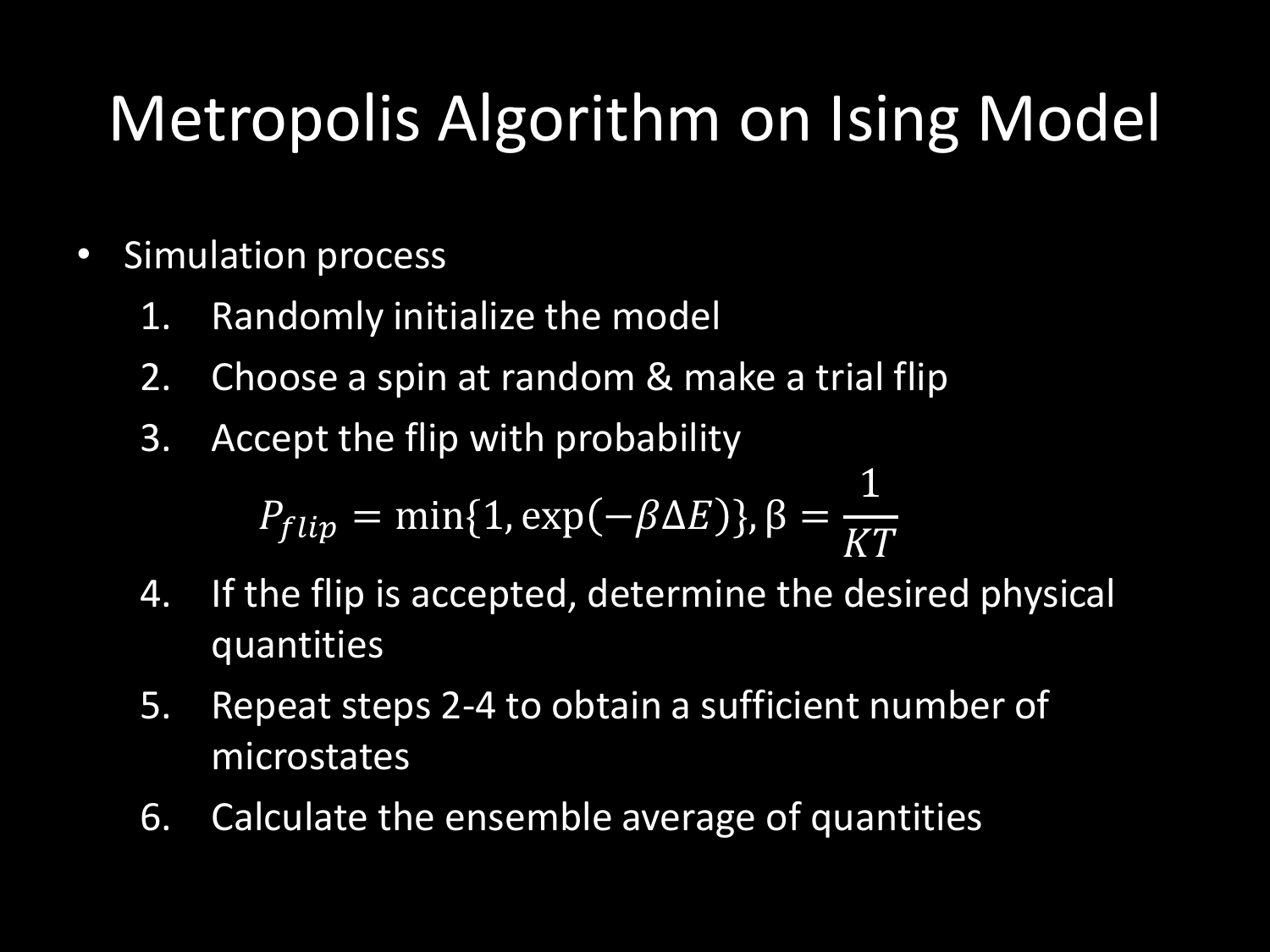## Parallel Tempering

- Recall:  $P_{flip} = \min\{1, \exp(-\beta \Delta E)\}, \beta = \frac{1}{K}$ KT
- Drawback: Low temperature
	- Unlikely to accept flips with positive energy difference
		- Trapped in energy local minimum
- Motivation: Run Metropolis algorithm on different temperatures & allow exchange of microstates
	- High-temperature configuration at low-temperature system
- The probability of accepting an exchange is given by

 $P_{exchange} = min\{1, exp(\Delta \beta \Delta E)\}$ 

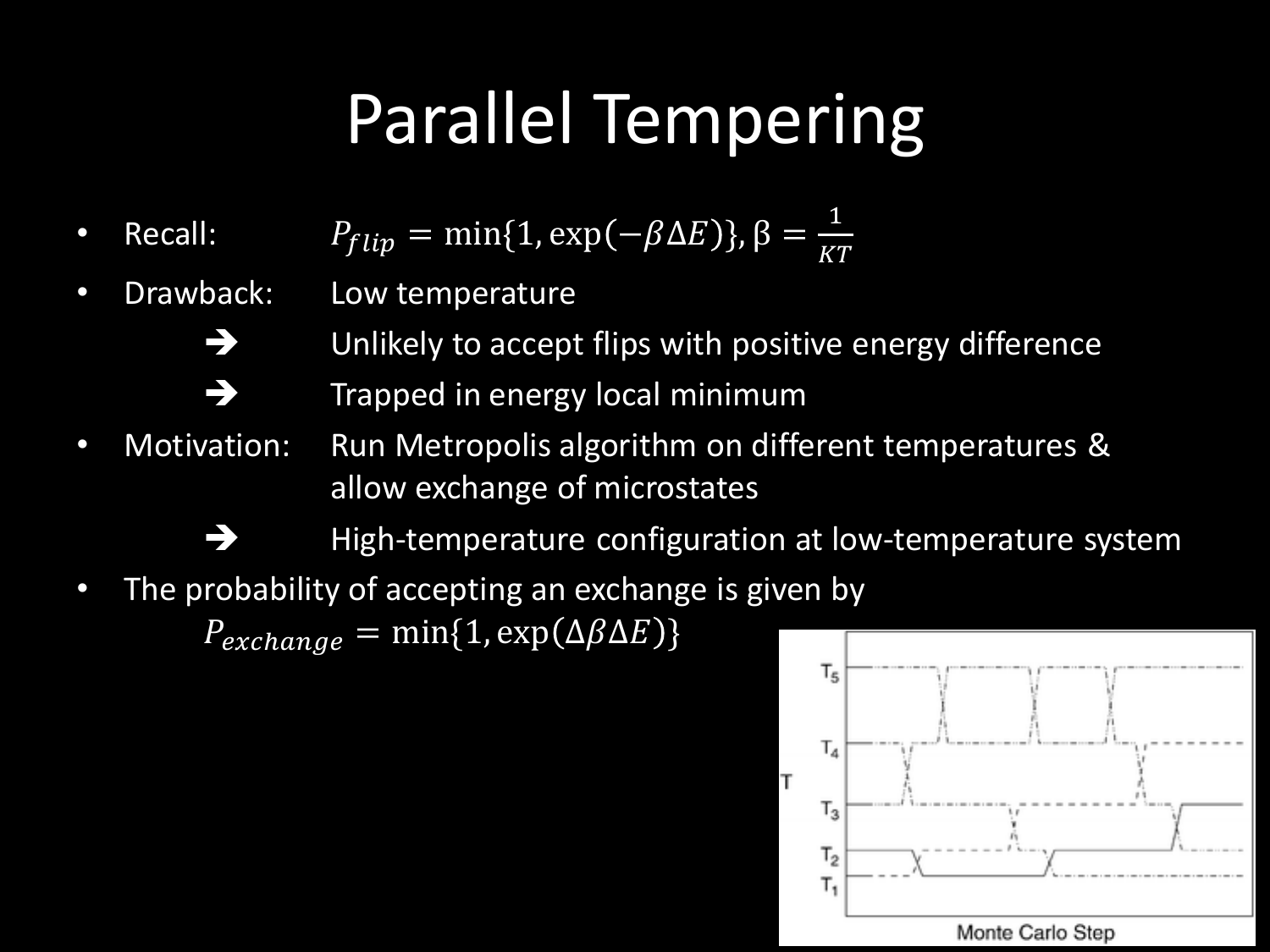$N = #$  of replica exchange

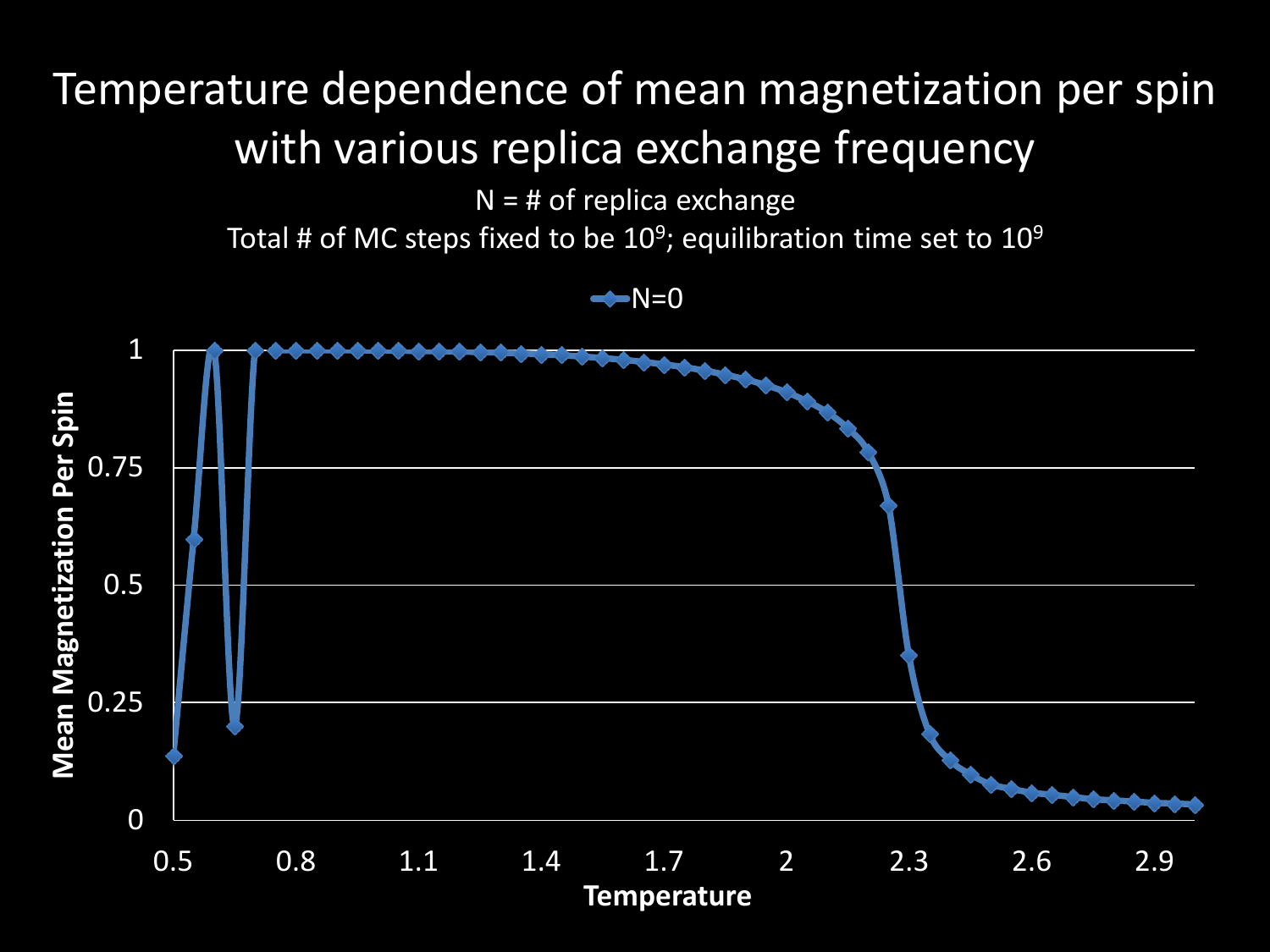$N = #$  of replica exchange

Total # of MC steps fixed to be 10<sup>9</sup>; equilibration time set to 10<sup>9</sup>



 $\rightarrow$  N=0  $\rightarrow$  N=9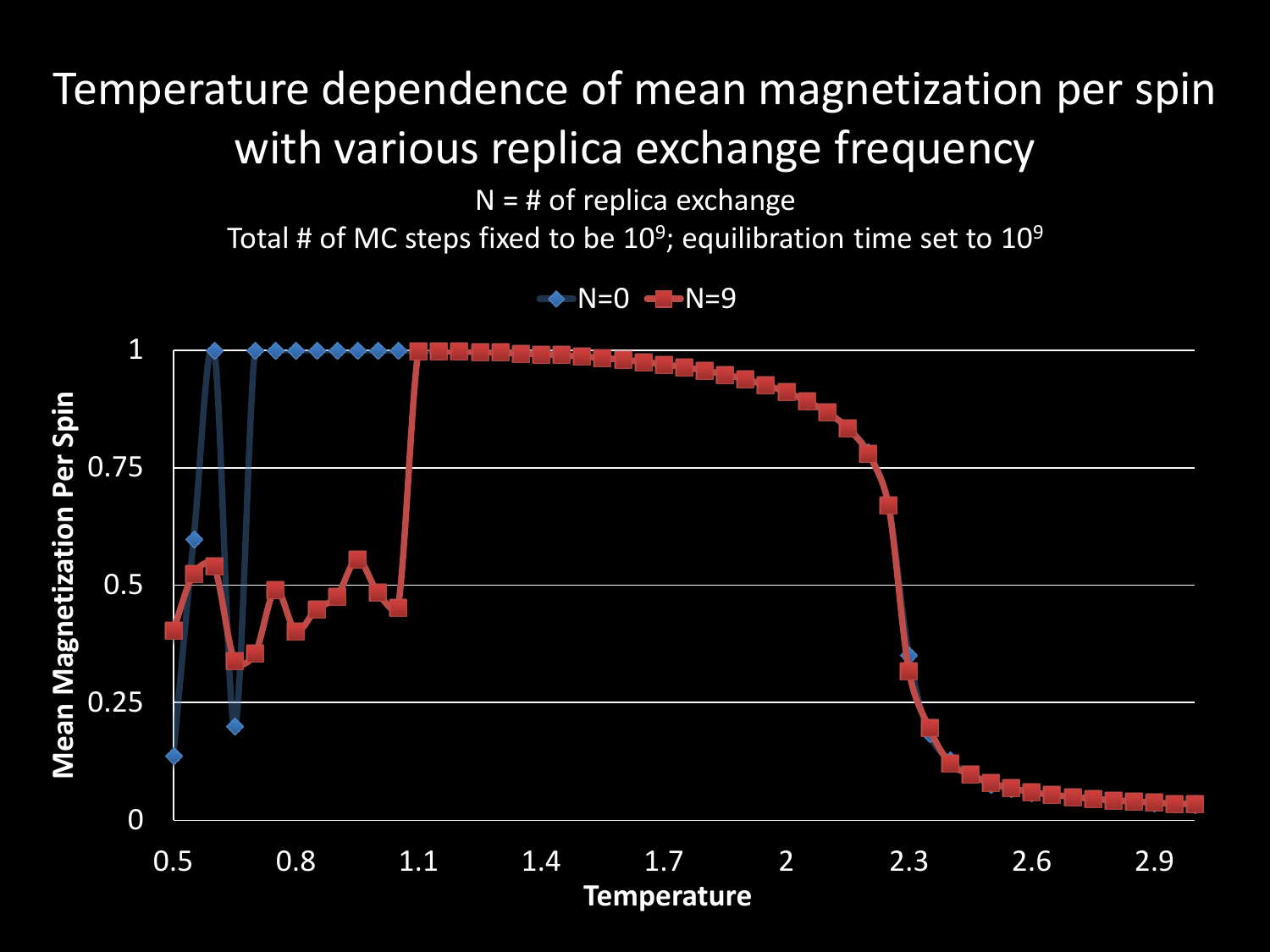$N = #$  of replica exchange

Total # of MC steps fixed to be 10<sup>9</sup>; equilibration time set to 10<sup>9</sup>

 $N=9$   $\rightarrow$   $N=249$ 

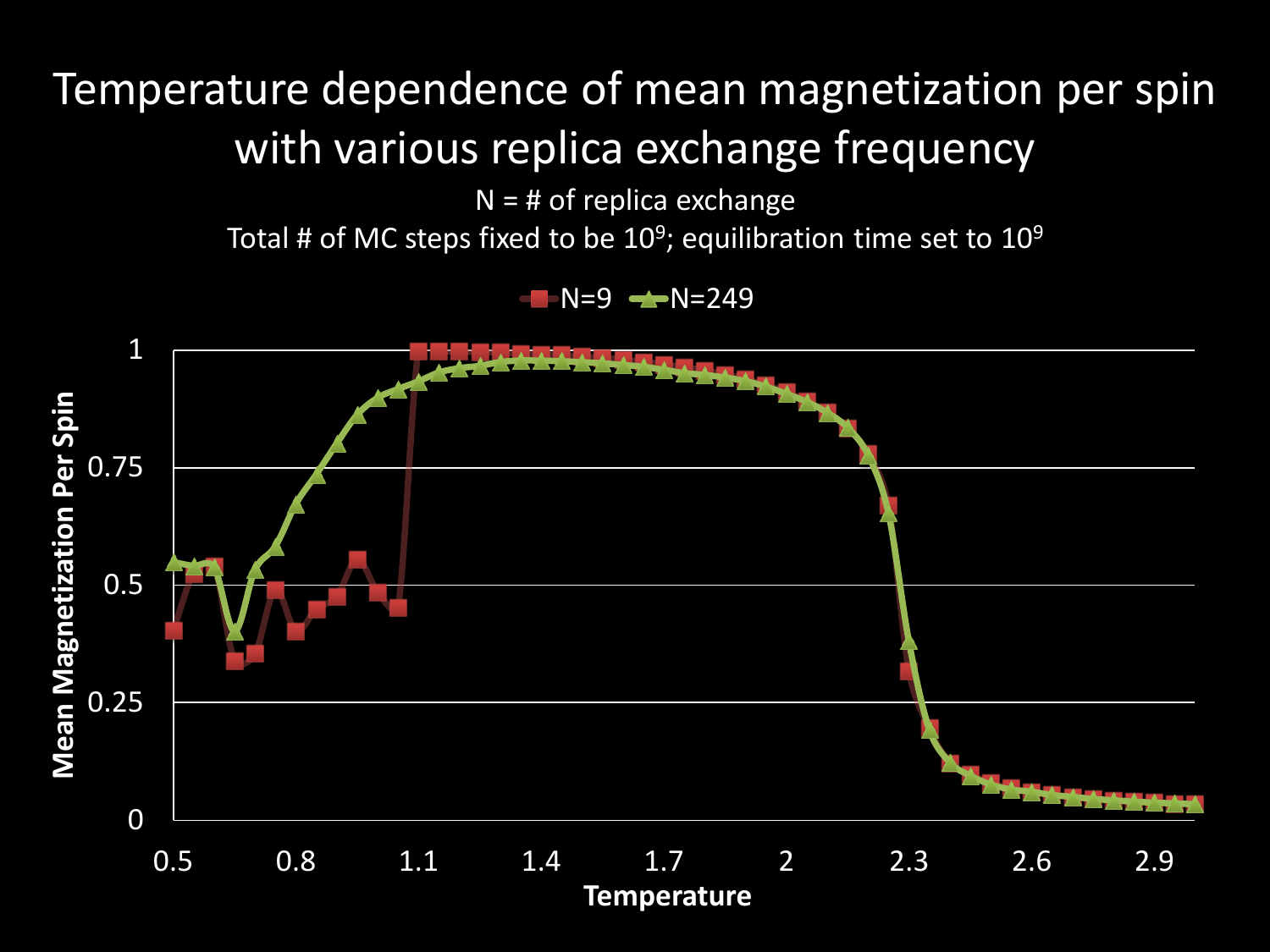$N = #$  of replica exchange

Total # of MC steps fixed to be 10<sup>9</sup>; equilibration time set to 10<sup>9</sup>

 $\rightarrow$  N=249  $\rightarrow$  N=10^4

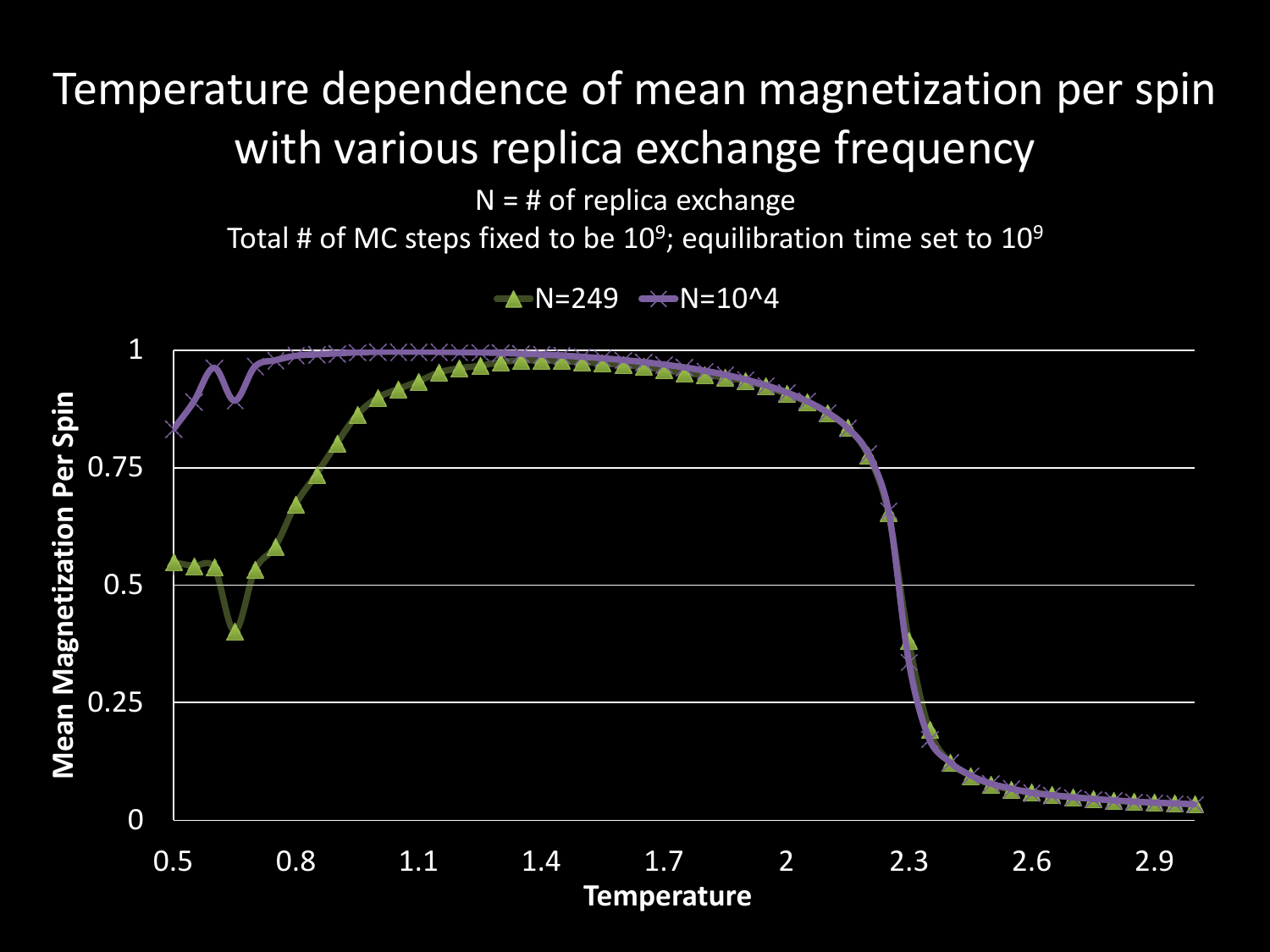$N = #$  of replica exchange

Total # of MC steps fixed to be 10<sup>9</sup>; equilibration time set to 10<sup>9</sup>

 $\rightarrow$  N=10^4  $\rightarrow$  N=10^7

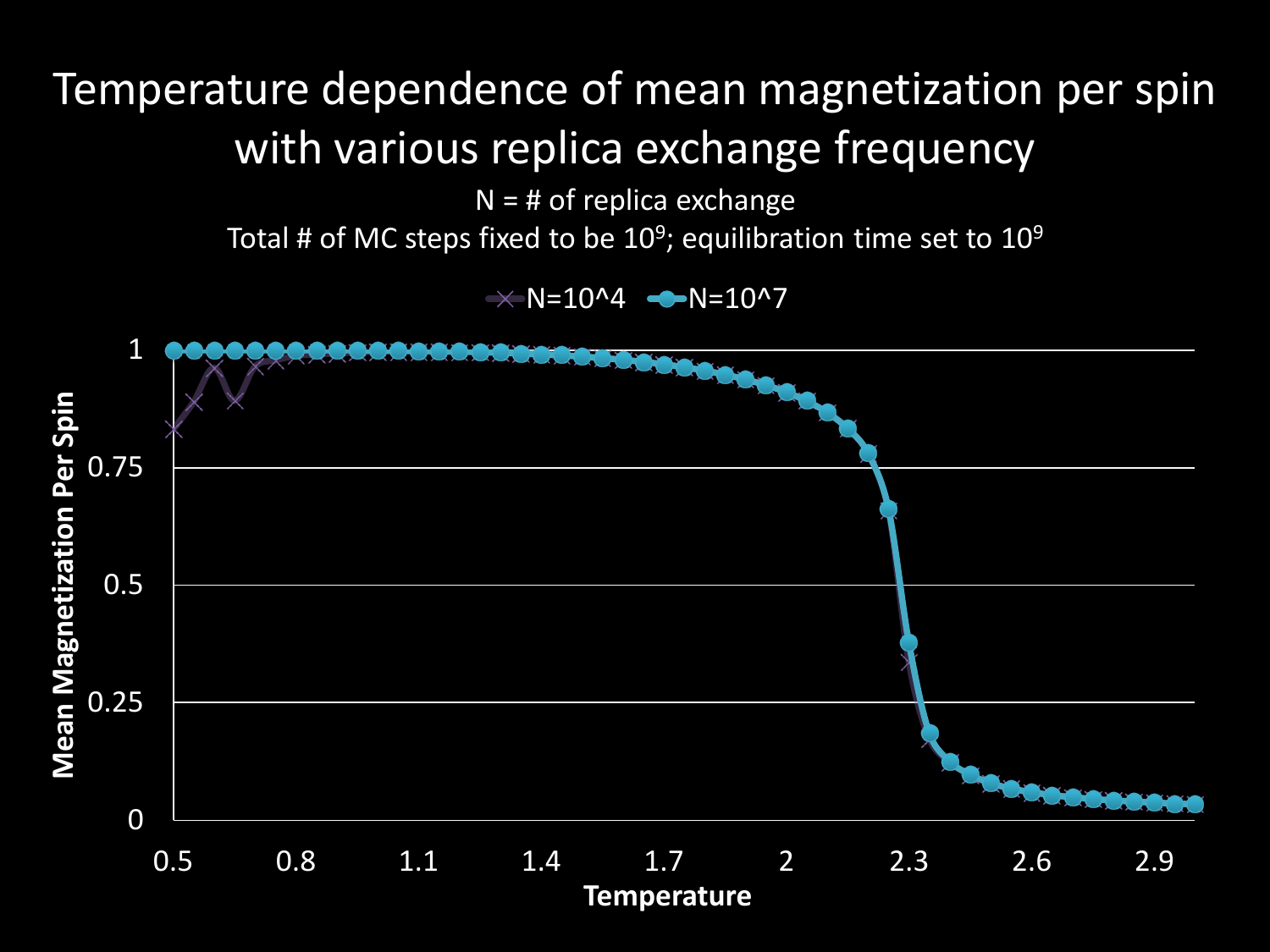$N = #$  of replica exchange

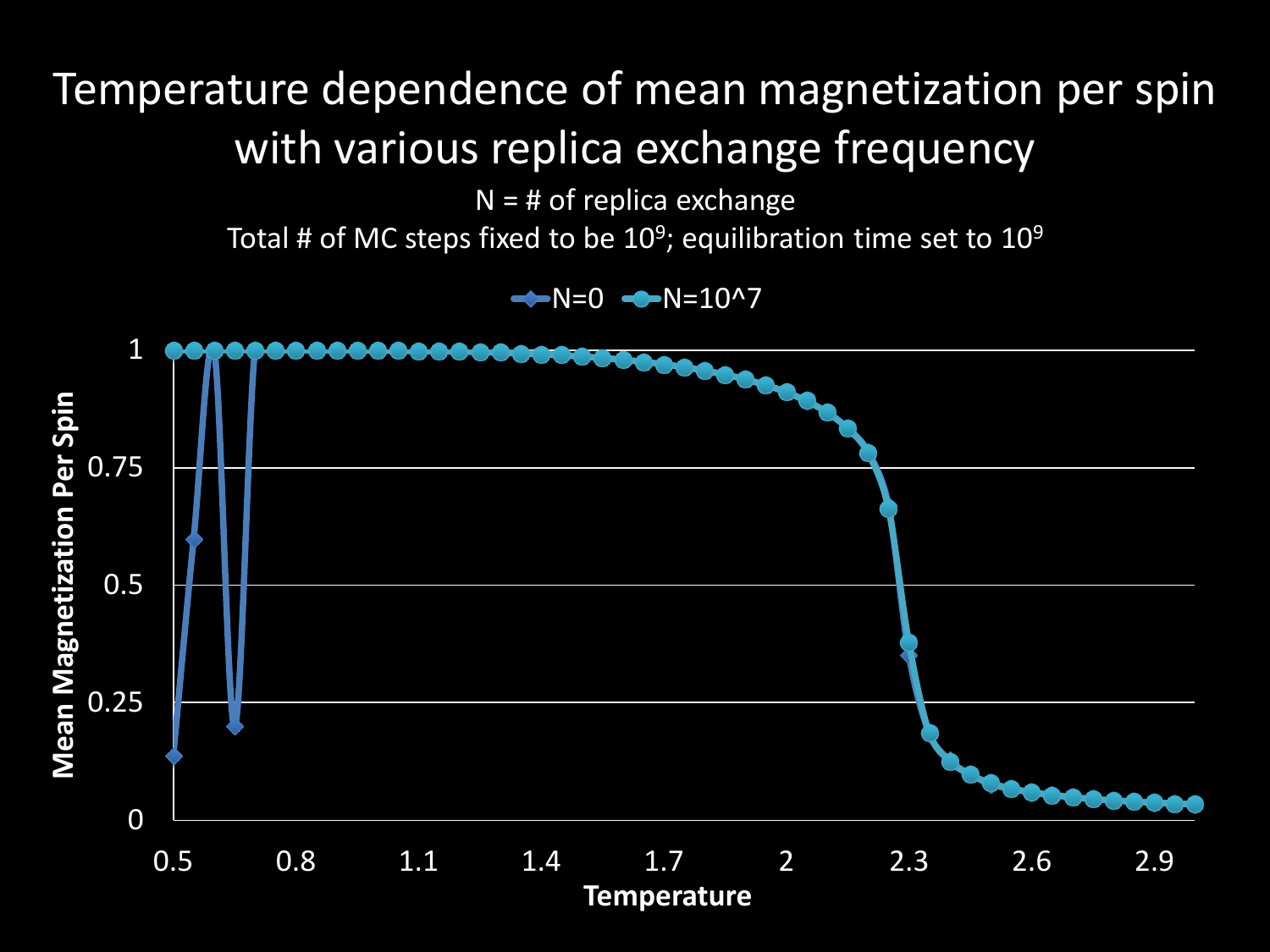#### Temperature dependence of energy fluctuation (SD) with various replica exchange frequency

 $N = #$  of replica exchange

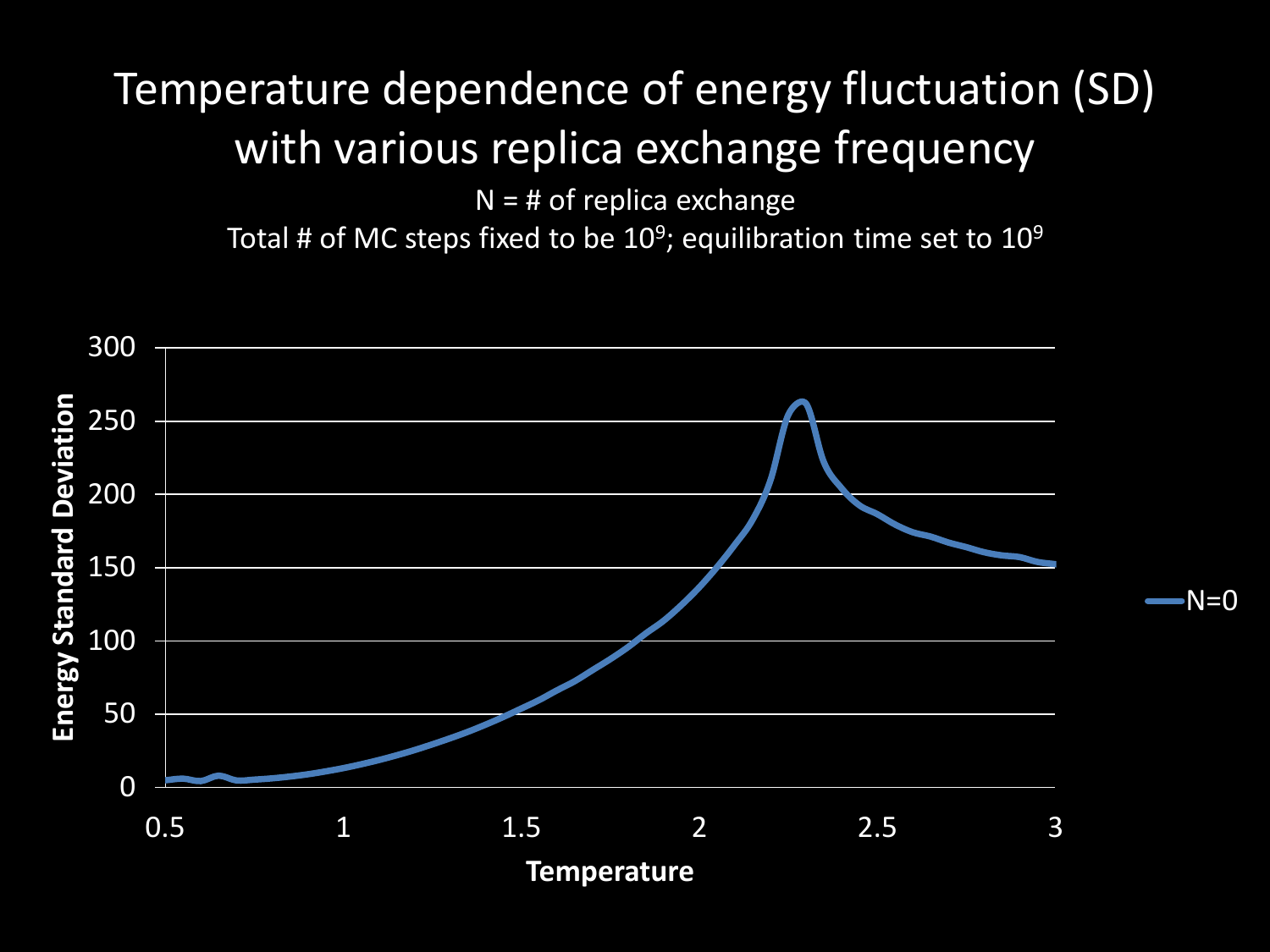#### Temperature dependence of energy fluctuation (SD) with various replica exchange frequency

 $N = #$  of replica exchange

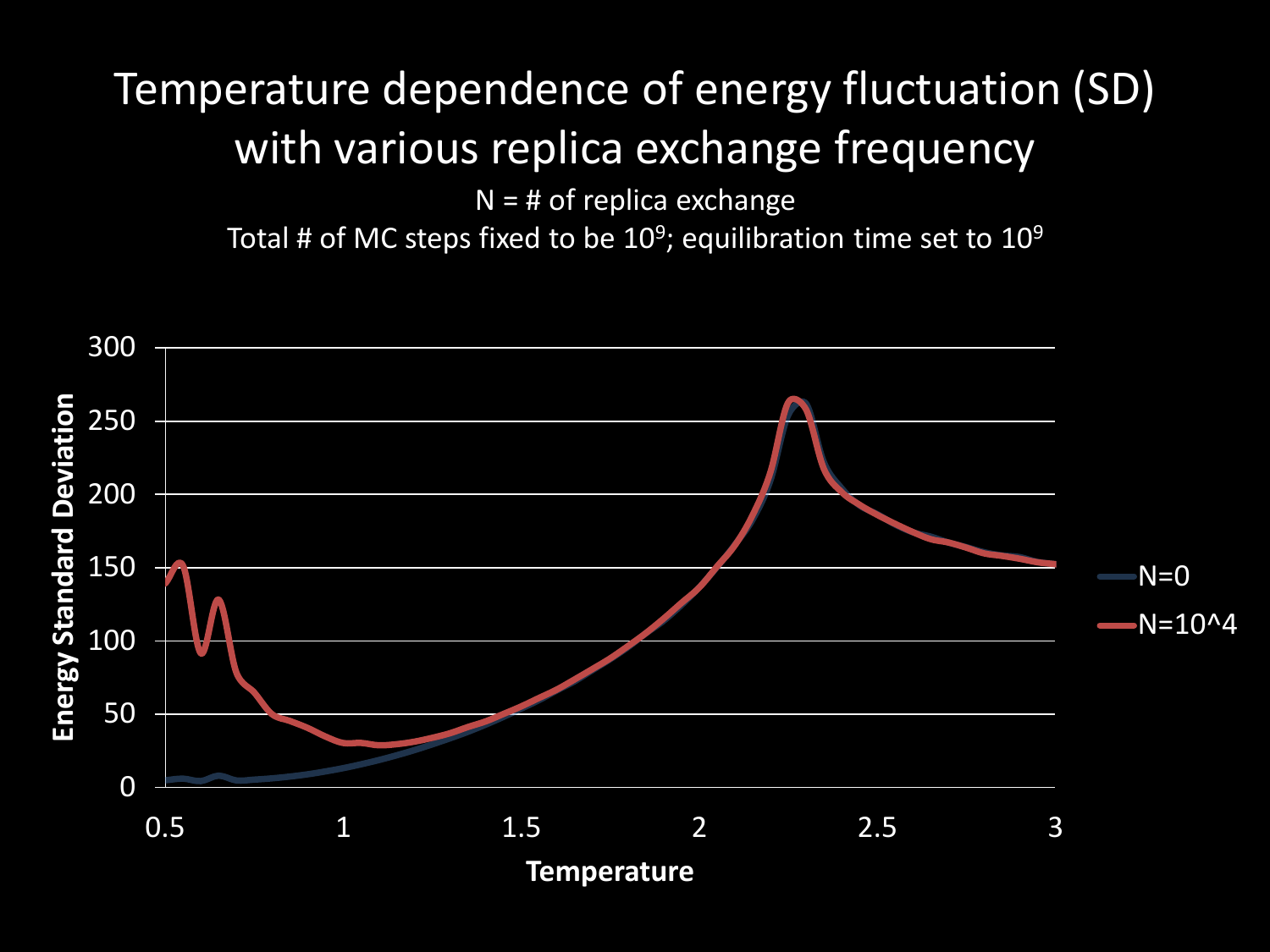#### Temperature dependence of energy fluctuation (SD) with various replica exchange frequency

 $N = #$  of replica exchange

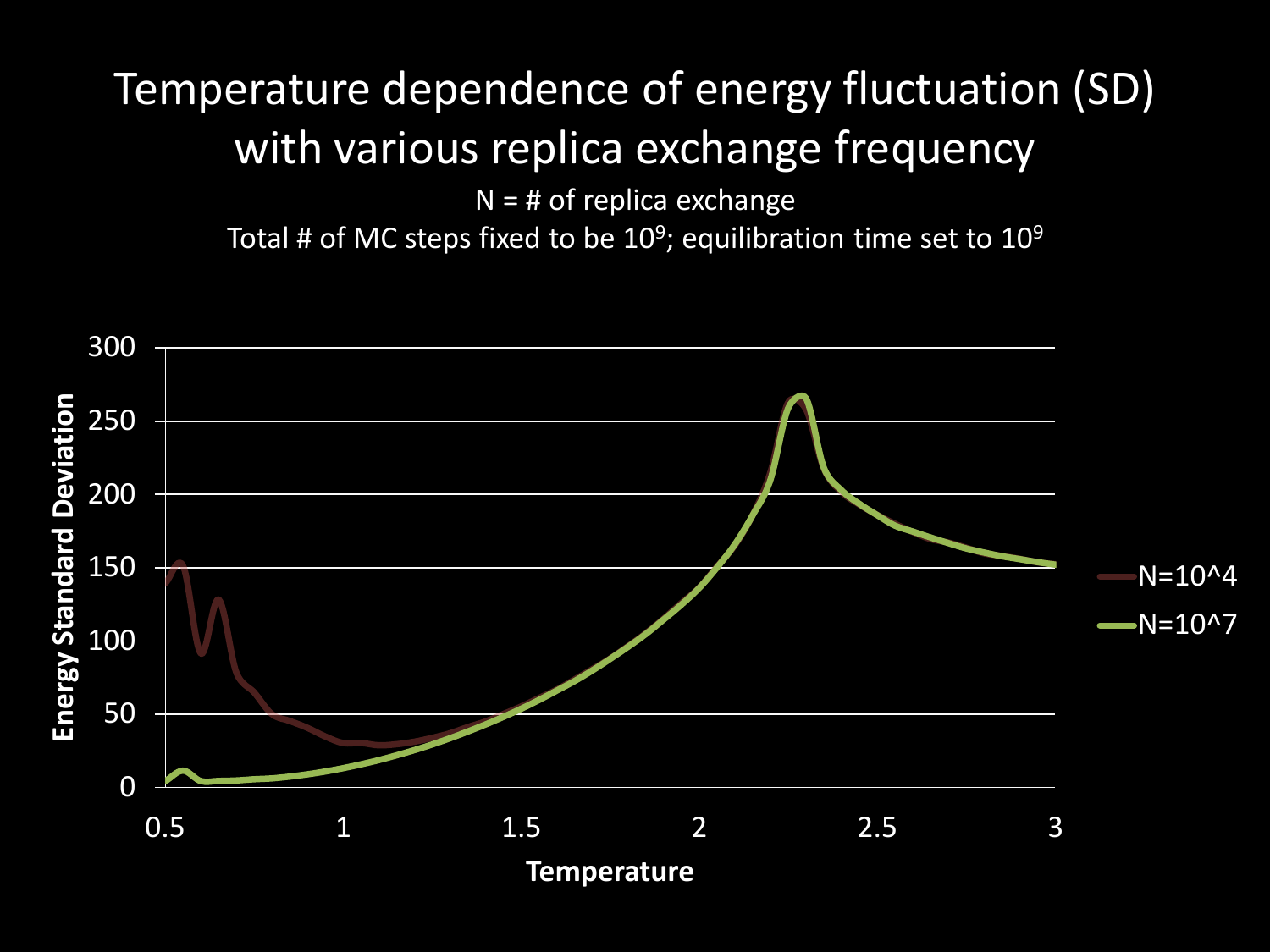## Running Time Dependence on # of Replica Exchanges